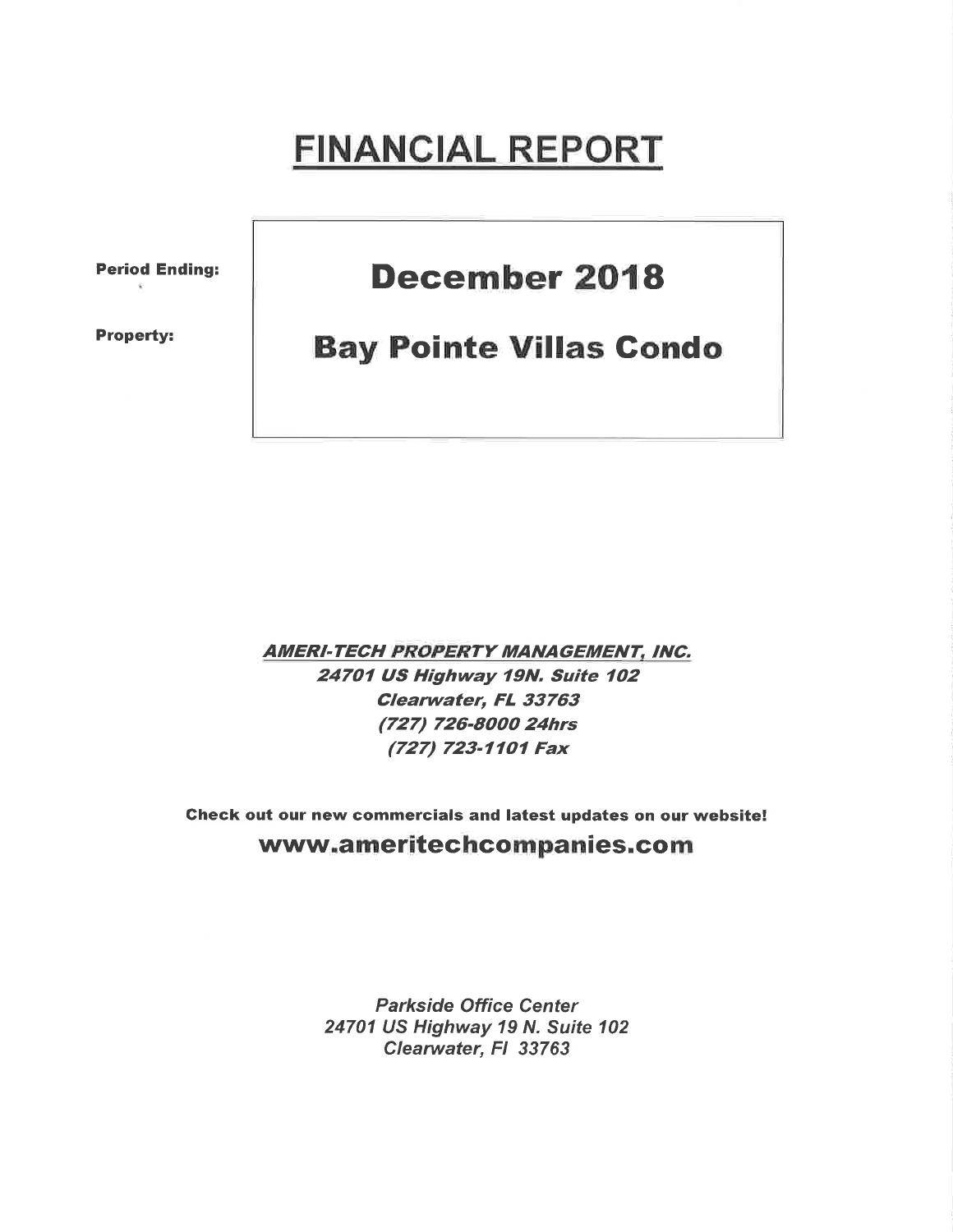It is the intent of Ameri-Tech Property Management services to produce a comprehensive self contained Financial Report, where as the validity and accuracy of the information being reported can be easily understood and substantiated. The following financial information is for Management purposes only in order to assist the association in financial planning. The attached financials have not been Audited, Reviewed, or Compiled at this time by an independent CPA.

The information contained on this page will aid the reader in better understanding this Financial Report. Each report analysis listed below will be explained in clear detail. This will enable the reader to better understand the intent and purpose of each report, as well as render the current financial disposition of the Property or Association.

Table of Contents

| <b>Income Statement:</b>    | The accounting procedures have been prepared on a modified<br>cash basis. All income and expenses are posted on the<br>statement during the same period in which they were incurred.                        |
|-----------------------------|-------------------------------------------------------------------------------------------------------------------------------------------------------------------------------------------------------------|
| <b>Balance Sheet:</b>       | Financial information listed on the Balance Sheet will show all<br>assets and liabilities, such as available cash, deposits, reserve<br>accounts, loans and equity.                                         |
| <b>General Ledger:</b>      | The General Ledger details all of the financial activity performed<br>in a given period to provide the reader with a detailed<br>explanation on each and every entry made for the period being<br>reported. |
| <b>Delinquent Owners:</b>   | This report will list all Delinguent Owners and the current<br>balance due.                                                                                                                                 |
| <b>Prepaid Owners:</b>      | This report will list all Prepaid Members.                                                                                                                                                                  |
| <b>Disbursement Report:</b> | This report will list all checks disbursed for the period being<br>reported, along with copies of all invoices paid.                                                                                        |
|                             | <b>Reconciliation Report:</b> This report with the actual bank statements shall reconcile the<br>account statements for the period being reported.                                                          |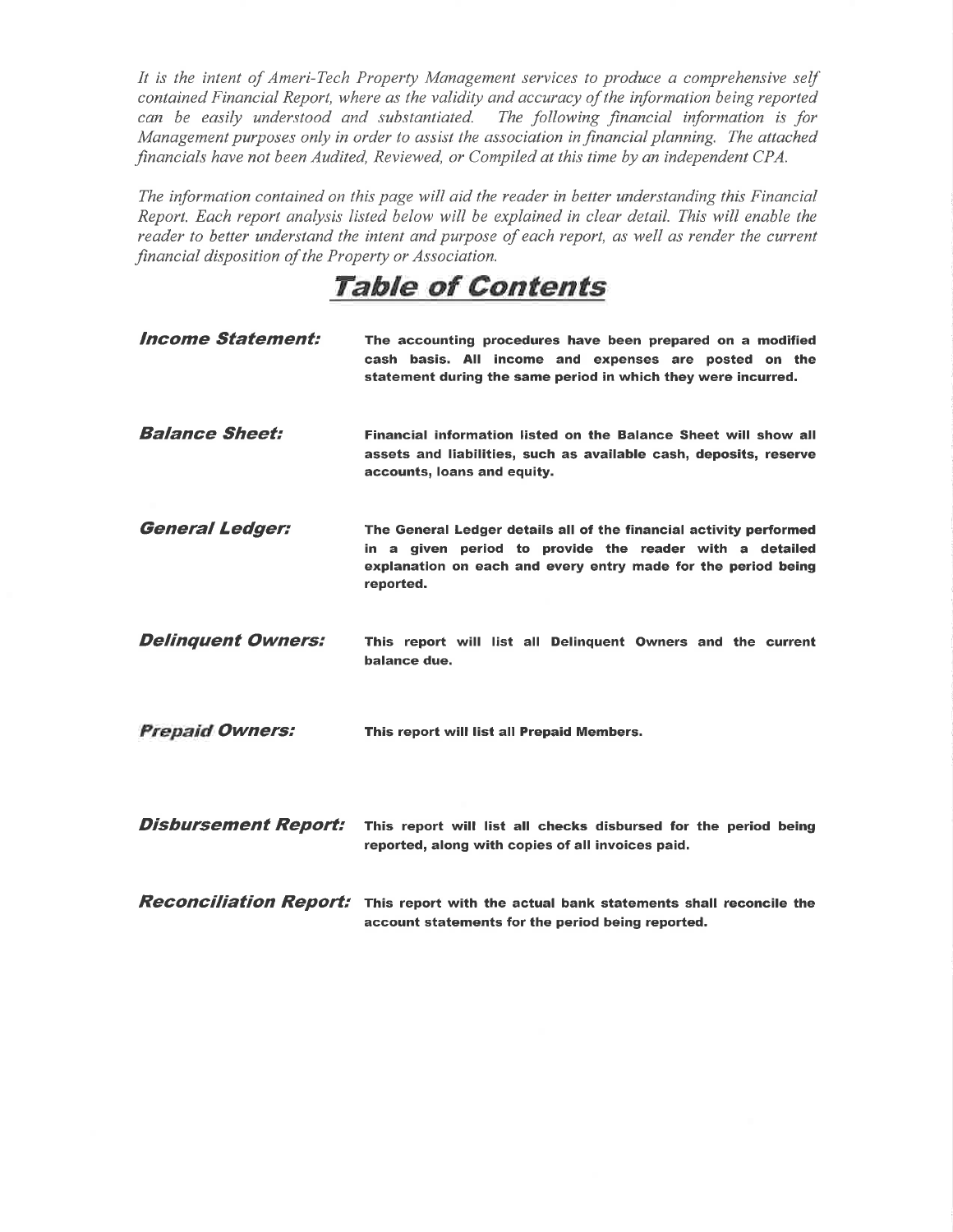

### Income Statement - Operating

Bay Pointe Villas Condo Assn. Inc.

Date: 1/7/2019 Time: 9:56 am Page: 1

#### 12/31/2018

|                       |                                     |                          | <b>Current Period</b> |                |               | Year-to-date   |                 | Annual        |
|-----------------------|-------------------------------------|--------------------------|-----------------------|----------------|---------------|----------------|-----------------|---------------|
| Description           |                                     | Actual                   | Budget                | Variance       | Actual        | Budget         | Variance        | Budget        |
| <b>REVENUE</b>        |                                     |                          |                       |                |               |                |                 |               |
| 4010                  | Unit Maintenance Fees               | \$8,295.00               | \$9,085.00            | ( \$790.00)    | \$108,122,90  | \$109,020.00   | (\$897.10)      | \$109,020.00  |
| 4020                  | Unit Late Fees                      | $\overline{\phantom{a}}$ | Ξ                     | ÷              | 60.00         |                | 60,00           |               |
| 4400                  | Operating Interest Income           | 0.22                     | ¥.                    | 0,22           | 8.15          |                | 8.15            |               |
| 4500                  | Application Income                  | Ψ                        |                       | ÷              | 100.00        |                | 100.00          |               |
| 4800                  | Misc Income                         | ÷                        | ż                     | ÷              | 243,10        |                | 243.10          |               |
| <b>Total REVENUE</b>  |                                     | 8,295.22                 | 9,085.00              | (789.78)       | 108,534.15    | 109,020.00     | (485.85)        | 109,020,00    |
| <b>EXPENSES</b>       |                                     |                          |                       |                |               |                |                 |               |
| <b>ADMINISTRATIVE</b> |                                     |                          |                       |                |               |                |                 |               |
| 5010                  | Copies/Printing Supplies            | 111 88                   | 60 00                 | (51, 88)       | 2,308 28      | 720,00         | (1,588,28)      | 720 00        |
| 5300                  | Insurance                           | 5,549 96                 | 3,000 00              | (2, 549, 96)   | 35,183,89     | 36,000,00      | 816.11          | 36,000 00     |
| 5600                  | Corporate Report Fee                | $\mathcal{M}$            | 5.00                  | 5.00           | 61.25         | 60.00          | (1.25)          | 60 00         |
| 5610                  | <b>Bureau Fees</b>                  | 92 00                    | 8.00                  | (84.00)        | 92.00         | 96,00          | 4.00            | 96.00         |
| 5800                  | Management Fee                      | 650 00                   | 400 00                | (250.00)       | 6,750 00      | 4,800,00       | (1,950,00)      | 4,800.00      |
| 5900                  | Legal                               | (1,700,00)               | 50:00                 | 1,750,00       | 567 47        | 600:00         | 32,53           | 600,00        |
| 5910                  | Accounting/Tax Returns              | 45.00                    | 30:00                 | (15.00)        | 395,00        | 360.00         | (35.00)         | 360,00        |
| 6210                  | Pool Permit                         | ×                        | 15.00                 | 15,00          | 175,00        | 180:00         | 5.00            | 180,00        |
|                       | <b>Total ADMINISTRATIVE</b>         | 4,748.84                 | 3,568.00              | (1, 180, 84)   | 45,532.89     | 42,816.00      | (2,716,89)      | 42,816.00     |
|                       | <b>GROUNDS MAINTENANCE</b>          |                          |                       |                |               |                |                 |               |
| 5400                  | Lawn Service Contract               | 4,250.00                 | 900.00                | (3, 350, 00)   | 11,050,00     | 10,800.00      | (250, 00)       | 10,800.00     |
| 5410                  | Mulch                               | $\overline{a}$           | 100.00                | 100,00         | $\frac{1}{2}$ | 1,200.00       | 1,200.00        | 1,200.00      |
| 5420                  | Trees                               | $\sim$                   | 100.00                | 100,00         | $\sim$        | 1,200.00       | 1,200,00        | 1,200.00      |
|                       | <b>Total GROUNDS MAINTENANCE</b>    | 4,250 00                 | 1,100.00              | (3, 150.00)    | 11,050,00     | 13,200.00      | 2,150.00        | 13,200.00     |
|                       | <b>BUILDING MAINTENANCE</b>         |                          |                       |                |               |                |                 |               |
| 6100                  | <b>Building Maintenance</b>         | 87 95                    | 700.00                | 612.05         | 5,286,22      | 8,400.00       | 3,113.78        | 8,400.00      |
| 6120                  | Miscellaneous Materials             | $\bullet$                | 100:00                | 100.00         | 66 91         | 1,200.00       | 1,133,09        | 1,200.00      |
|                       | <b>Total BUILDING MAINTENANCE</b>   | 87.95                    | 800.00                | 712.05         | 5,353,13      | 9,600.00       | 4,246.87        | 9,600.00      |
| <b>POOL EXPENSES</b>  |                                     |                          |                       |                |               |                |                 |               |
| 6200                  | Pool Service/Supplies/Maint         | 990.00                   | 250.00                | (740.00)       | 4,513.00      | 3,000.00       | (1, 513, 00)    | 3,000.00      |
|                       | <b>Total POOL EXPENSES</b>          | 990.00                   | 250 00                | (740.00)       | 4,513,00      | 3,000 00       | (1, 513.00)     | 3,000.00      |
|                       | <b>UTILITY EXPENSES</b>             |                          |                       |                |               |                |                 |               |
| 7000                  | Electric                            | 96 63                    | 180 00                | 83,37          | 2,631,81      | 2,160.00       | (471.81)        | 2,160.00      |
| 7001                  | Water and Sewer                     | $\tau$ .                 | 1,225.00              | 1,225.00       | 17,454,30     | 14,700.00      | (2,754,30)      | 14,700.00     |
| 7002                  | Trash Removal                       | 225 00                   | 379 00                | 154.00         | 4,708,23      | 4,548.00       | (160.23)        | 4,548.00      |
| 7006                  | Cable Service                       | 911.48                   | 919 00                | 7,52           | 10,966,92     | 11,028 00      | 61.08           | 11,028,00     |
|                       | <b>Total UTILITY EXPENSES</b>       | 1,233,11                 | 2,703.00              | 1,469 89       | 35,761.26     | 32,436.00      | (3,325.26)      | 32,436 00     |
|                       | <b>NON OPERATING EXPENSES</b>       |                          |                       |                |               |                |                 |               |
| 9010                  | Reserves- Painting                  | 213 00                   | 213.00                | i.             | 2,239,00      | 2,556.00       | 317.00          | 2,556,00      |
| 9030                  | Reserves-Roof                       | 530 00                   | 530.00                | $\sim$         | 6,677,00      | 6,360.00       | (317.00)        | 6,360.00      |
| 9080                  | Reserves- Unallocated Interest      | 79,00                    | (79.00)               | (158.00)       | (632.00)      | (948.00)       | (316.00)        | (948.00)      |
|                       | <b>Total NON OPERATING EXPENSES</b> | 822,00                   | 664 00                | (158,00)       | 8,284,00      | 7,968 00       | (316, 00)       | 7,968 00      |
| <b>Total EXPENSES</b> |                                     | \$12,131.90              | \$9,085.00            | (\$3,046,90)   | \$110,494.28  | \$109,020.00   | (\$1,474,28)    | \$109,020.00  |
|                       |                                     |                          |                       |                |               |                |                 |               |
|                       | <b>COMBINED NET INCOME</b>          | (\$3,836.68)             | $\mathbb{S}^-$        | ( \$3, 836.68) | (\$1,960.13)  | $$^{\mbox{-}}$ | ( \$1, 960, 13) | $\frac{2}{3}$ |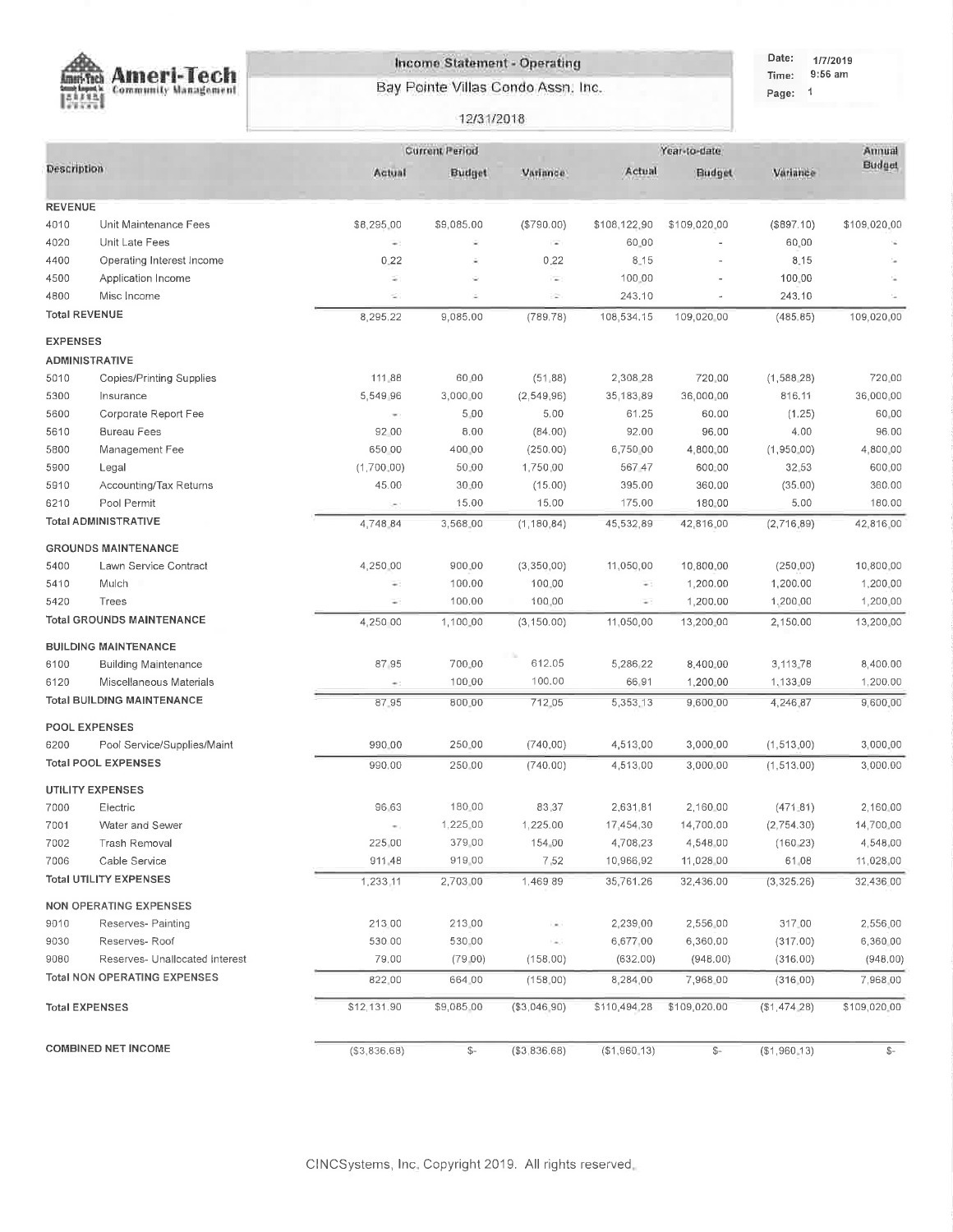| ക<br><b>Ameri-Tech</b><br>Ameri-Tech       | Income Statement Summary - Operating<br>Bay Pointe Villas Condo Assn. Inc. |          |                       |                          |                              |                          |                          |               |                          |                          |                       | Date:<br>1/7/2019<br>Time:<br>$5:56$ am |              |  |  |
|--------------------------------------------|----------------------------------------------------------------------------|----------|-----------------------|--------------------------|------------------------------|--------------------------|--------------------------|---------------|--------------------------|--------------------------|-----------------------|-----------------------------------------|--------------|--|--|
| <b>FARI</b><br><b>Community Management</b> |                                                                            |          |                       |                          | Fiscal Period: December 2018 |                          |                          |               |                          |                          |                       | Page:<br>$\mathcal{A}$                  |              |  |  |
|                                            |                                                                            |          |                       |                          |                              |                          |                          |               |                          |                          |                       |                                         |              |  |  |
| Account                                    | January                                                                    | February | March                 | April                    | May                          | June                     | July                     | August        | September                | October                  | November              | December                                | Total        |  |  |
| <b>REVENUE</b>                             |                                                                            |          |                       |                          |                              |                          |                          |               |                          |                          |                       |                                         |              |  |  |
| 4010 Unit Maintenance Fees                 |                                                                            |          |                       |                          | 48,566.00                    | 5,935.00                 | 9,880.00                 | 7,900.00      | 8,695.00                 | 9,155.00                 | 9,696.90              | 8,295.00                                | \$108,122.90 |  |  |
| 4020 Unit Late Fees                        |                                                                            |          |                       |                          | 60.00                        | $\bullet$                | $\bar{\phantom{a}}$      | ÷             | 29                       | ÷                        | $\pm$                 | $\overline{\phantom{a}}$                | 60.00        |  |  |
| 4400 Operating Interest Income             |                                                                            |          |                       |                          | 5.81                         | 0.30                     | 0.74                     | 0.40          | 0,24                     | 0.21                     | 0.23                  | 0.22                                    | 8.15         |  |  |
| 4500 Application Income                    |                                                                            |          |                       | $\mathcal{M}$            | 50.00                        |                          |                          |               | $\blacksquare$           | 50.00                    |                       |                                         | 100.00       |  |  |
| 4800 Misc Income                           |                                                                            |          | ٠                     | ÷                        | ε                            |                          |                          | 1,350.00      | (1,350.00)               | i.                       | 243.10                | ÷                                       | 243.10       |  |  |
| <b>Total REVENUE</b>                       |                                                                            |          | ۰                     | $\overline{\phantom{a}}$ | 48,681.81                    | 5,935.30                 | 9,880.74                 | 9,250.40      | 7,345.24                 | 9,205.21                 | 9,940.23              | 8,295.22                                | 108,534.15   |  |  |
| <b>EXPENSES</b>                            |                                                                            |          |                       |                          |                              |                          |                          |               |                          |                          |                       |                                         |              |  |  |
| <b>ADMINISTRATIVE</b>                      |                                                                            |          |                       |                          |                              |                          |                          |               |                          |                          |                       |                                         |              |  |  |
| 5010 Copies/Printing Supplies              |                                                                            |          |                       |                          | 615.47                       | 639.42                   | 47.00                    | 66.50         | 259.50                   | 326.35                   | 242.16                | 111.88                                  | 2,308.28     |  |  |
| 5300 Insurance                             |                                                                            |          |                       |                          | 15,604.20                    | 1,414.31                 | 3,063.56                 | 2,419.36      | 2,371.50                 | 2,389.50                 | 2,371.50              | 5,549.96                                | 35,183.89    |  |  |
| 5600 Corporate Report Fee                  |                                                                            |          |                       |                          | 61.25                        |                          |                          | ×,            |                          |                          |                       |                                         | 61.25        |  |  |
| 5610 Bureau Fees                           |                                                                            |          |                       | $\equiv$                 | É,                           | ×                        | Ξ                        | ìщ.           | ¥                        | $\sim$                   | $\leq$                | 92.00                                   | 92.00        |  |  |
| 5800 Management Fee                        |                                                                            |          |                       |                          | 2,000.00                     | 850.00                   | 650.00                   | 650.00        | 650.00                   | 650.00                   | 650.00                | 650.00                                  | 6,750.00     |  |  |
| 5900 Legal                                 |                                                                            |          |                       | ×                        | ÷                            | ×                        | ÷                        | 1,700.00      | S.                       | 379.47                   | 188.00                | (1,700.00)                              | 567.47       |  |  |
| 5910 Accounting/Tax Returns                |                                                                            |          |                       | $\overline{\phantom{a}}$ | 350.00                       |                          |                          | 1m            | ٠                        | $\sim$                   | $\bar{\nu}$           | 45.00                                   | 395.00       |  |  |
| 6210 Pool Permit                           |                                                                            |          | ×.                    | $\sim$                   | 175.00                       | $\overline{\phantom{a}}$ | $\overline{\phantom{a}}$ | $\sim$        | $\overline{\phantom{a}}$ | $\overline{\phantom{a}}$ |                       | $\overline{\phantom{a}}$                | 175.00       |  |  |
| <b>Total ADMINISTRATIVE</b>                |                                                                            |          | $\ddot{}$             | i m                      | 18,805.92                    | 2,903.73                 | 3,760.56                 | 4,835.86      | 3,281.00                 | 3,745.32                 | 3,451.66              | 4,748.84                                | 45,532.89    |  |  |
| <b>GROUNDS MAINTENANCE</b>                 |                                                                            |          |                       |                          |                              |                          |                          |               |                          |                          |                       |                                         |              |  |  |
| 5400 Lawn Service Contract                 |                                                                            |          | $\sim$                | $\tilde{\phantom{a}}$    | 5,100.00                     | 2,200.00                 | ×                        | ÷             | (500.00)                 |                          |                       | 4,250.00                                | 11,050.00    |  |  |
| <b>Total GROUNDS MAINTENANCE</b>           |                                                                            |          | ٠                     | $\overline{\phantom{a}}$ | 5,100.00                     | 2,200.00                 | $\overline{\phantom{a}}$ | ×,            | (500.00)                 | ¥,                       |                       | 4,250.00                                | 11,050.00    |  |  |
| <b>BUILDING MAINTENANCE</b>                |                                                                            |          |                       |                          |                              |                          |                          |               |                          |                          |                       |                                         |              |  |  |
| 6100 Building Maintenance                  |                                                                            |          |                       | ÷                        | 1,800.08                     | 550.00                   | 21.41                    | 100.00        | 1,480.00                 | 1,196.78                 | 50.00                 | 87.95                                   | 5,286.22     |  |  |
| 6120 Miscellaneous Materials               |                                                                            |          | $\tilde{\phantom{a}}$ |                          | 66,91                        | 225.00                   | $\sim$                   | $\sim$        | (225.00)                 | $\sim$                   | $\tilde{\phantom{a}}$ | $\frac{1}{2}$                           | 66.91        |  |  |
| <b>Total BUILDING MAINTENANCE</b>          |                                                                            |          | ×                     | $\sim$                   | 1,866.99                     | 775.00                   | 21.41                    | 100.00        | 1,255.00                 | 1,196.78                 | 50.00                 | 87,95                                   | 5,353.13     |  |  |
| <b>POOL EXPENSES</b>                       |                                                                            |          |                       |                          |                              |                          |                          |               |                          |                          |                       |                                         |              |  |  |
| 6200 Pool Service/Supplies/Maint           |                                                                            |          | ٠                     | $\overline{\phantom{a}}$ | 1,125.00                     | $\sim$                   | 450.00                   | 445.35        | 1,157.65                 | 50.00                    | 295.00                | 990.00                                  | 4,513.00     |  |  |
| <b>Total POOL EXPENSES</b>                 | ×                                                                          |          | i vij                 | $\overline{\phantom{a}}$ | 1,125.00                     | $\tilde{\phantom{a}}$    | 450.00                   | 445.35        | 1,157.65                 | 50.00                    | 295.00                | 990.00                                  | 4,513.00     |  |  |
| <b>UTILITY EXPENSES</b>                    |                                                                            |          |                       |                          |                              |                          |                          |               |                          |                          |                       |                                         |              |  |  |
| 7000 Electric                              |                                                                            |          |                       | ı.                       | 1,025.27                     | 202.07                   | 291.50                   | 223.00        | 272.40                   | 165.01                   | 355.93                | 96.63                                   | 2,631.81     |  |  |
| 7001 Water and Sewer                       |                                                                            |          |                       | $\overline{\phantom{a}}$ | 4,503.36                     | 2,271.64                 | 2,705.40                 | $\sim$        | 3,329.66                 | $\frac{1}{2}$            | 4,644.24              | $\rightarrow$                           | 17,454.30    |  |  |
| 7002 Trash Removal                         |                                                                            |          |                       |                          | 2,681.34                     | 446,89                   | $\overline{a}$           | 225.00        | 680.00                   | 225.00                   | 225.00                | 225.00                                  | 4,708.23     |  |  |
| 7006 Cable Service                         | ¥                                                                          | ÷        | $\sim$                | $\sim$                   | 5,472.00                     | 912.00                   | 937.00                   | 1,849.00      | (937.52)                 | 911.48                   | 911.48                | 911.48                                  | 10,966.92    |  |  |
| <b>Total UTILITY EXPENSES</b>              | ×.                                                                         |          | ÷                     | ×                        | 13,681.97                    | 3,832.60                 | 3,933.90                 | 2,297.00      | 3,344.54                 | 1,301.49                 | 6,136.65              | 1,233.11                                | 35,761.26    |  |  |
| <b>NON OPERATING EXPENSES</b>              |                                                                            |          |                       |                          |                              |                          |                          |               |                          |                          |                       |                                         |              |  |  |
| 9010 Reserves- Painting                    |                                                                            |          |                       |                          | 1,065.00                     | 530.00                   | 530.00                   | 530.00        | (1,055.00)               | 213.00                   | 213.00                | 213.00                                  | 2,239.00     |  |  |
| 9030 Reserves- Roof                        |                                                                            |          | ÷                     | Ú.                       | 2,650.00                     | 213.00                   | 213.00                   | 213.00        | 1,798.00                 | 530.00                   | 530.00                | 530.00                                  | 6,677.00     |  |  |
| 9080 Reserves- Unallocated Interest        |                                                                            |          | ×                     | i w                      | (395,00)                     | (79.00)                  | (79.00)                  | (79.00)       | (79.00)                  | (79.00)                  | 79.00                 | 79.00                                   | (632,00)     |  |  |
| <b>Total NON OPERATING EXPENSES</b>        |                                                                            |          |                       |                          | 3.320.00                     | 664.00                   | <b>GR4 00</b>            | <b>664.00</b> | <b>664.00</b>            | <b>664.00</b>            | 822 AO                | 822 DD                                  | 8.284.00     |  |  |

CINCSystems, Inc. Copyright 2019. All rights reserved.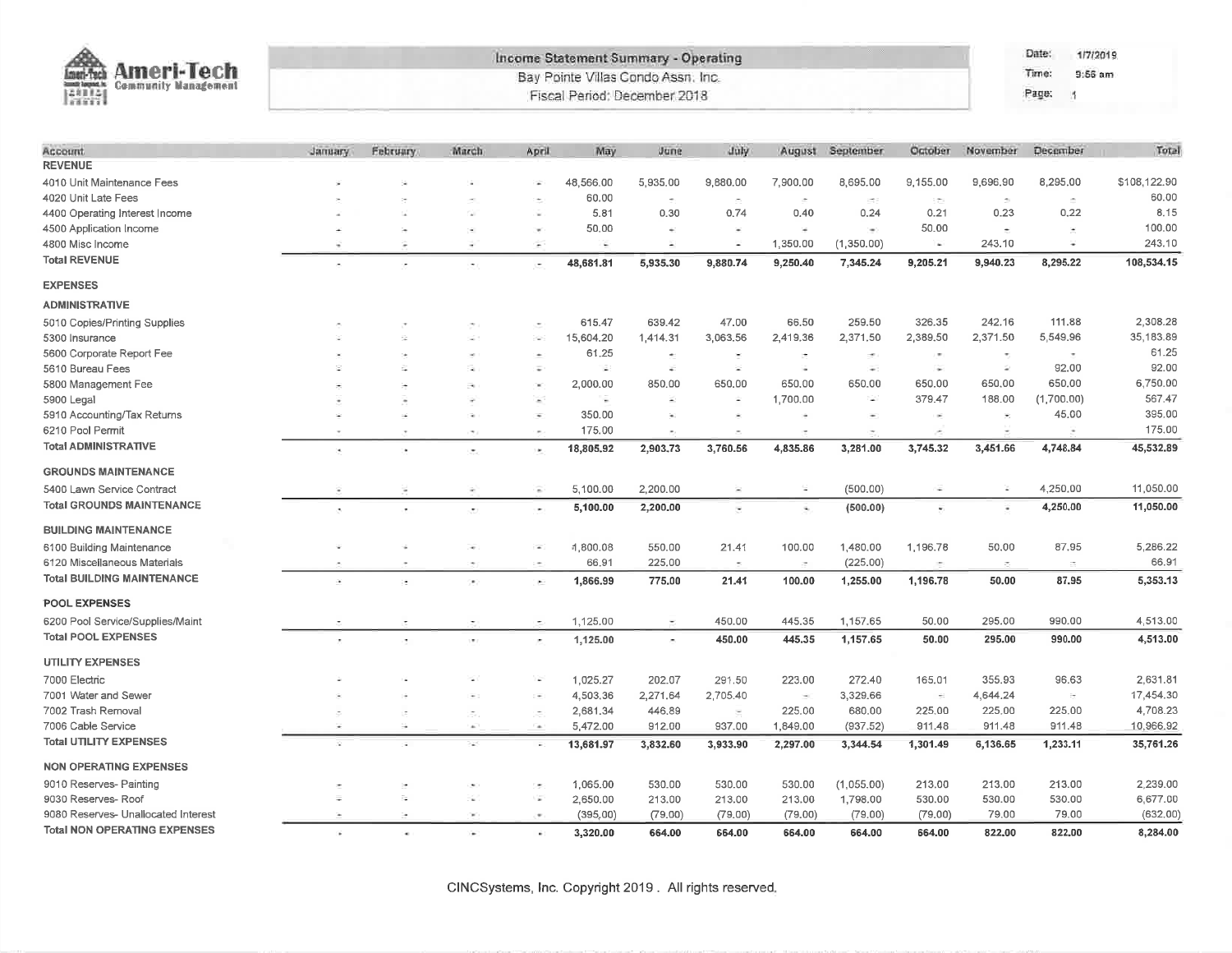| <b>Ameri-Tech</b>          | Income Statement Summary - Operating<br>Bay Pointe Villas Condo Assn. Inc. |               |             |                   |                              |              |  |                     |  |                           | Date:<br>Time: | 1/7/2019<br>9:56 am |
|----------------------------|----------------------------------------------------------------------------|---------------|-------------|-------------------|------------------------------|--------------|--|---------------------|--|---------------------------|----------------|---------------------|
| 南曲<br>Community Management |                                                                            |               |             |                   | Fiscal Period: December 2018 |              |  |                     |  |                           | Page: 2        |                     |
| <b>MOORNARY</b>            | <b><i>Continuesment</i></b><br><b>BRANDADE</b>                             | <b>BROWNE</b> | $A$ and $I$ | <b>Difference</b> | <b>Tragerman</b>             | <b>Techo</b> |  | Account Contemplane |  | Gataker Nouvelor Becomber |                | Technik             |

| <b>LEAST CONTRACTOR</b> |             | <b>Material Control</b> |  | <b>SATISFEE</b> | <b>THERE'S</b> |              |                   |        | and a security and a security of the second second second second second second second second second second second second second second second second second second second second second second second second second second sec |                                | _______________________ | -----         |
|-------------------------|-------------|-------------------------|--|-----------------|----------------|--------------|-------------------|--------|--------------------------------------------------------------------------------------------------------------------------------------------------------------------------------------------------------------------------------|--------------------------------|-------------------------|---------------|
| <b>Total EXPENSES</b>   |             |                         |  |                 | 43,899.88      | 10,375.33    | 8,829.87 8,342.21 |        | 9,202.19                                                                                                                                                                                                                       | 6,957.59  10,755.31  12,131.90 |                         | \$110,494.28  |
|                         | Net Income: |                         |  |                 | 4,781.93       | (4, 440, 03) | 1,050.87          | 908.19 | $(1,856.95)$ 2,247.62                                                                                                                                                                                                          | (815.08)                       | (3,836,68)              | ( \$1,960.13) |